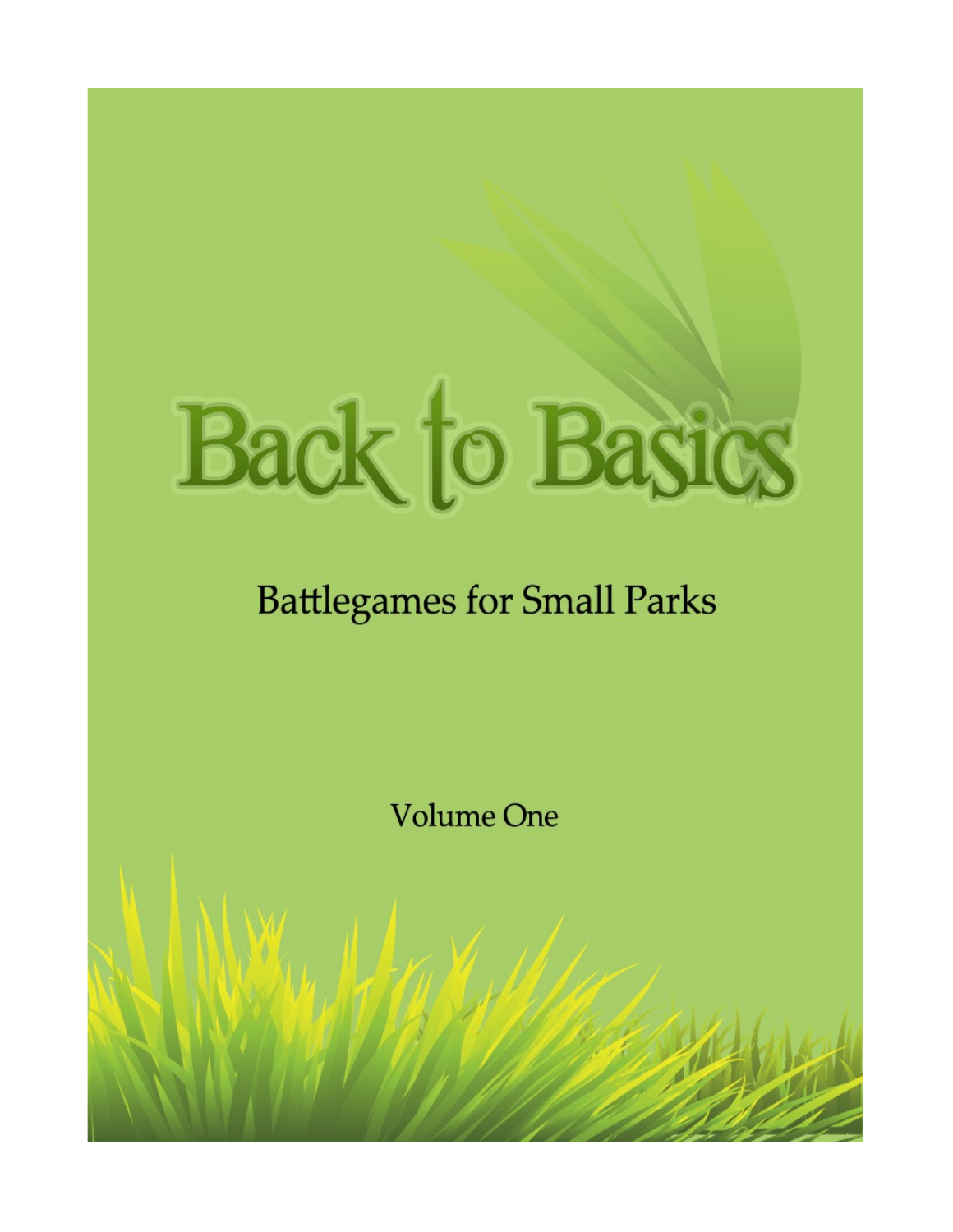# Table of Contents

| Introduction  2 |  |
|-----------------|--|
| Thanks 2        |  |

| The Mother Games3                                |  |
|--------------------------------------------------|--|
| Capture the Flag $\,\ldots\ldots\ldots\ldots\,4$ |  |
| $\rm Caravan. 4$                                 |  |
| Kill Your Killer5                                |  |
| Regicide5                                        |  |
| Ring the Bell…………………5                            |  |

| Death Ball7        |  |
|--------------------|--|
| Double Domination7 |  |
| Escalation7        |  |
| Fox and Rabbit8    |  |
| Gladiator8         |  |
| Kraken9            |  |
| Last Stand10       |  |
| Magic Ball Duel10  |  |
| Nest Raiders10     |  |
| Power11            |  |
| Protect the Cone11 |  |
| Seymour12          |  |
| Two Man Forever12  |  |

Images used in this book are free vectors provided by *zcool.com.*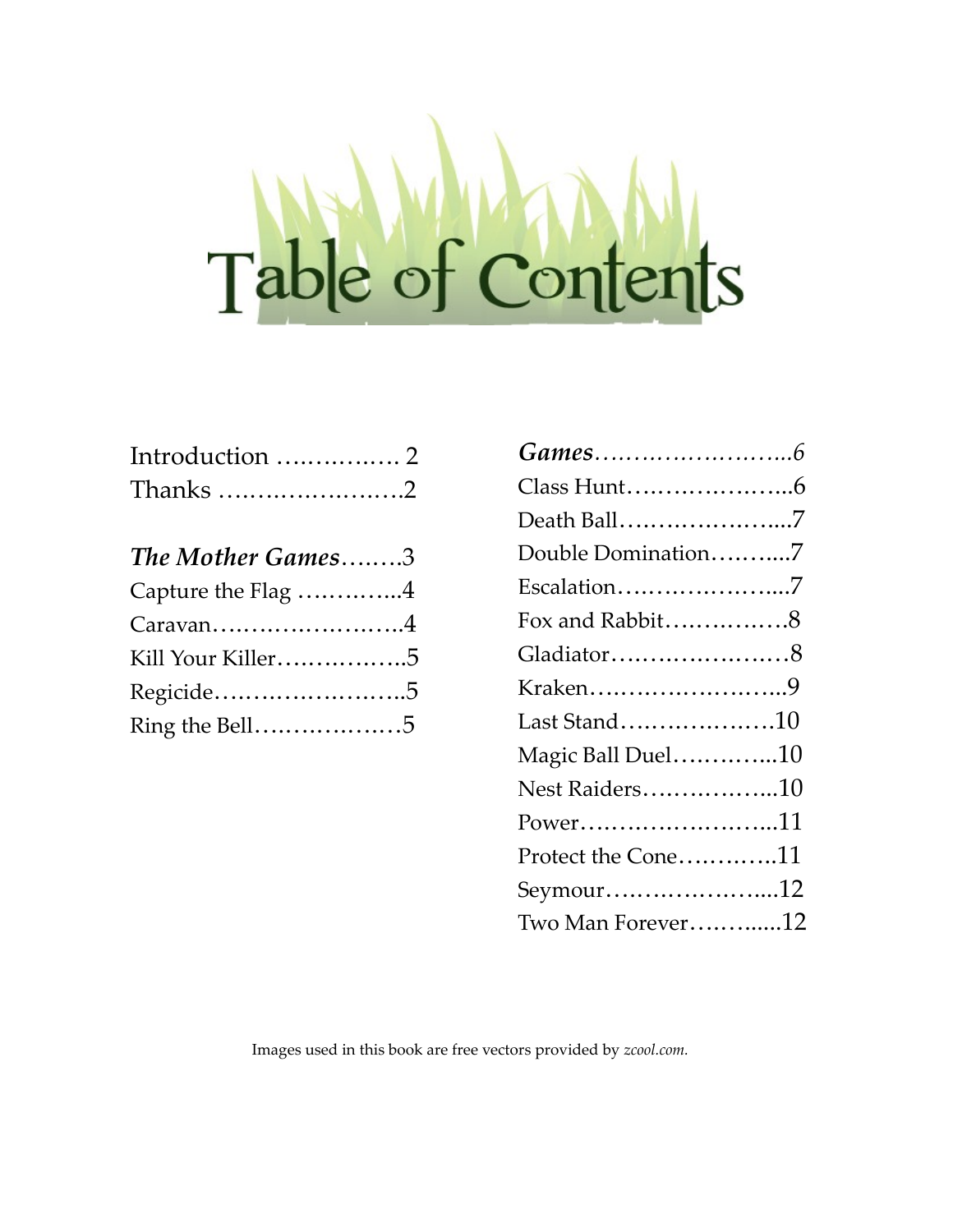

## Introduction

This book is not the first of its kind. Michael, Hammer of God developed the Big Book of Battlegames as a collection of battlegames played in many Kingdoms. The purposes of *this* book are first and foremost to offer a starting point for small parks to begin learning games. This is only a small sample of Amtgard mechanics in action – it was made to display games that can be run with only a handful of people.

If you feel you have another game that you would like to share with the rest of the Amtnation, there will be a volume made for every twenty games recieved.

Feel free to send any new games to ladyshalingh@gmail.com.

This book should be treated like any tabletop game expansion: it is here to allow you a greater understanding of what things exist in the world so you can develop something unique that your park and players will enjoy.



Thanks

Thank you to all those listed below, who took the time to submit games for this book or who have posted clear rules to games in the past.

| Alona   | Jabowa    |
|---------|-----------|
| Ausric  | Kamal     |
| Bowen   | Nathanial |
| Dracoia | Sephius   |
| Dernath | Wunjo     |

Thanks also go to Draxxen: without your editing this would have been a minefield of commas and misplaced pronouns.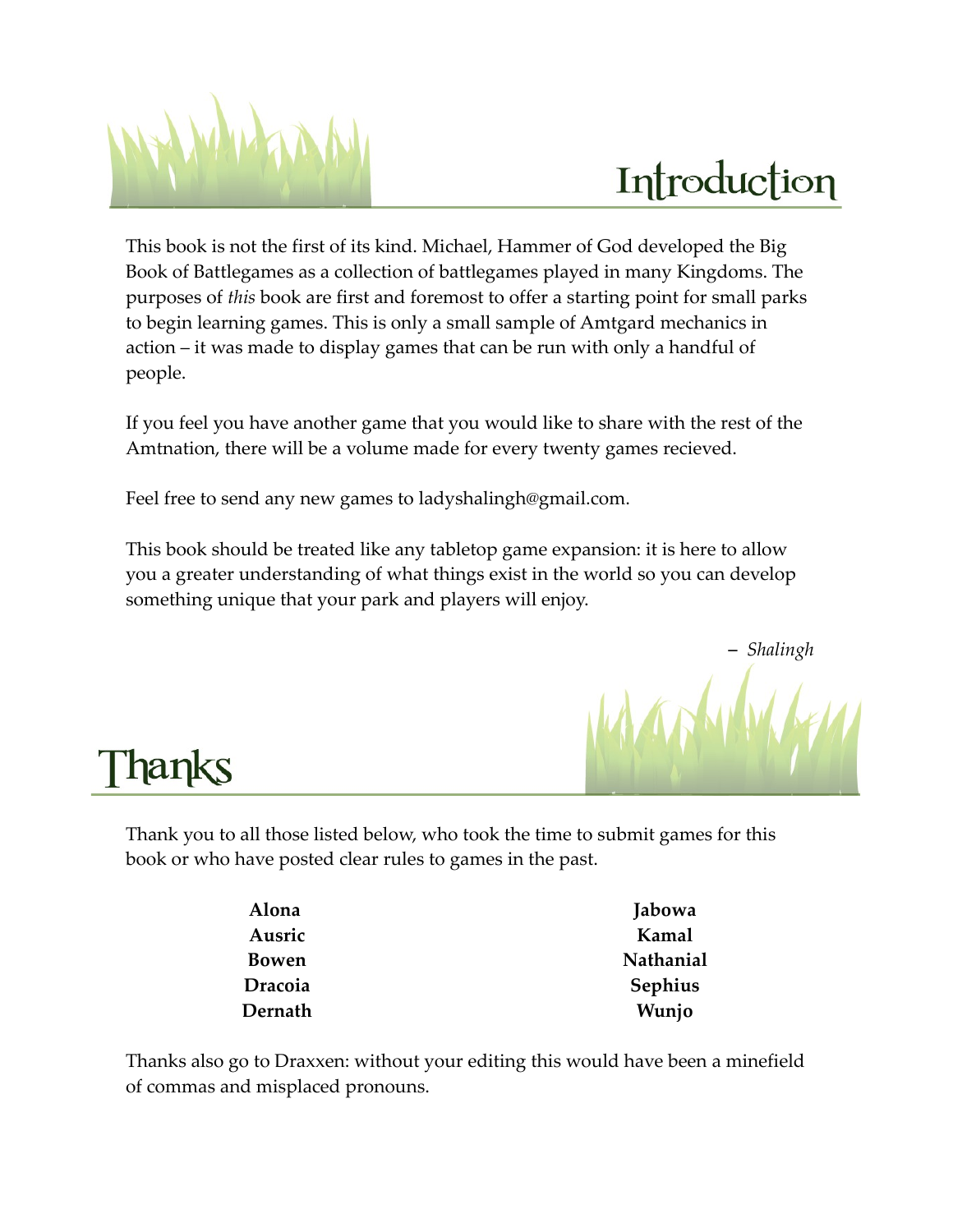

Most Amtgard games, whether ditch or class can be broken down into one of five games. Think of them as the Amtgard equivalent to the *mother sauces* in cooking where each sauce is the basis for every other sauce: these are the games that best show the mechanics that all other games are based on.

Each game has been chosen for the goal it showcases:

*Capture the Flag* – Capturing or holding a location. *Caravan* – Moving an item from one place to another. *Kill Your Killer* – Being the last man or team standing. *Regicide* – Protecting a person or item. *Ring the Bell* – Scoring points on a target.

All games in this book are listed with one of the five Mother games as their type of play style. The Mother games themselves are so basic that they are excellent games to have in your park's game rotation, if only to change things from standard ditching and battlegames.

Below are the rules to these games. Take the time to try them out if you've never played them before.

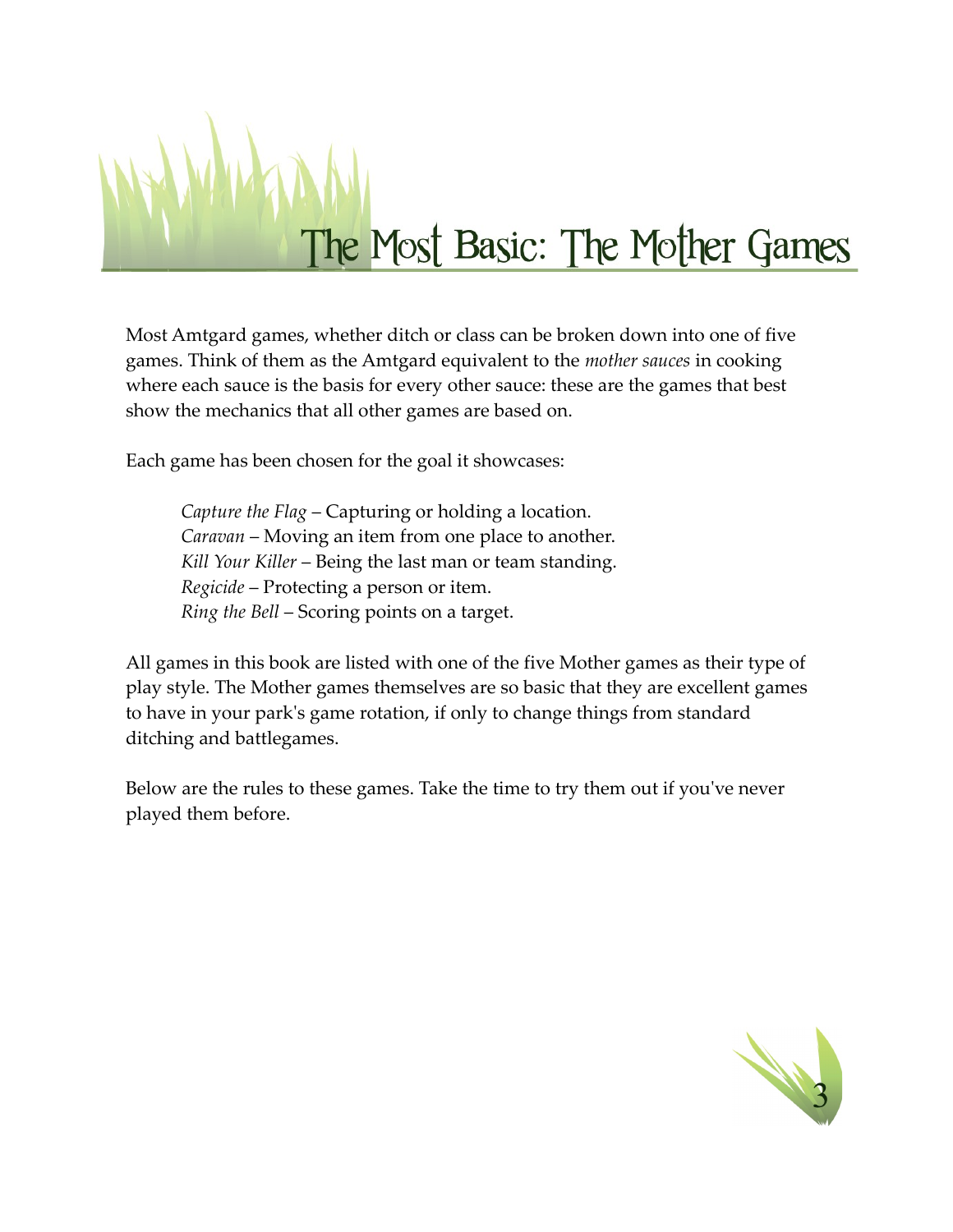#### **Capture the Flag**

People Needed: 4+ Requirements: Two flags in different colours. *Setup*: Divide players into two teams. Have each team place a flag somewhere visible and reachable. *Goal:* To have the most flag captures as a team.

This game can be played as a *ditch* game or *class*. You should play up to a set number of captures. There are several simple ways to modify this game:

- Lives and magic reset each round.
- Lives and magic *do not* reset each round.
- Your flag must be in your base to capture your opponents flag.

#### **Caravan**

Type of Game: Caravan People Needed: 4+ Requirements: A large item, preferably with some weight to it, a stopwatch. *Setup*: Choose 3 bases: Two starting locations and one location the caravan must get to.

*Goal:* The object is for the raiders to get the caravan to their base a quickly as possible.

One side are "raiders" and the other side are "defenders". Raiders play as peasants, Defenders play class. Two hands are required to move the caravan which can be supplied by one or more players. Anyone carrying the caravan must walk. Defenders may also pick the caravan up, but may only carry it back to it's starting location.

Raiders have unlimited lives and an instant death count, once they tag their base they may come alive. Defenders have a 50 second death count and normal class lives. Raiders may not take a death at anytime (To prevent Entangles, Iceballs, Petrify bolts from being just kill bolts).

Time is called when the caravan reaches the raiders base. Teams switch sides, and start again. Whichever team defends the caravan the longest wins.

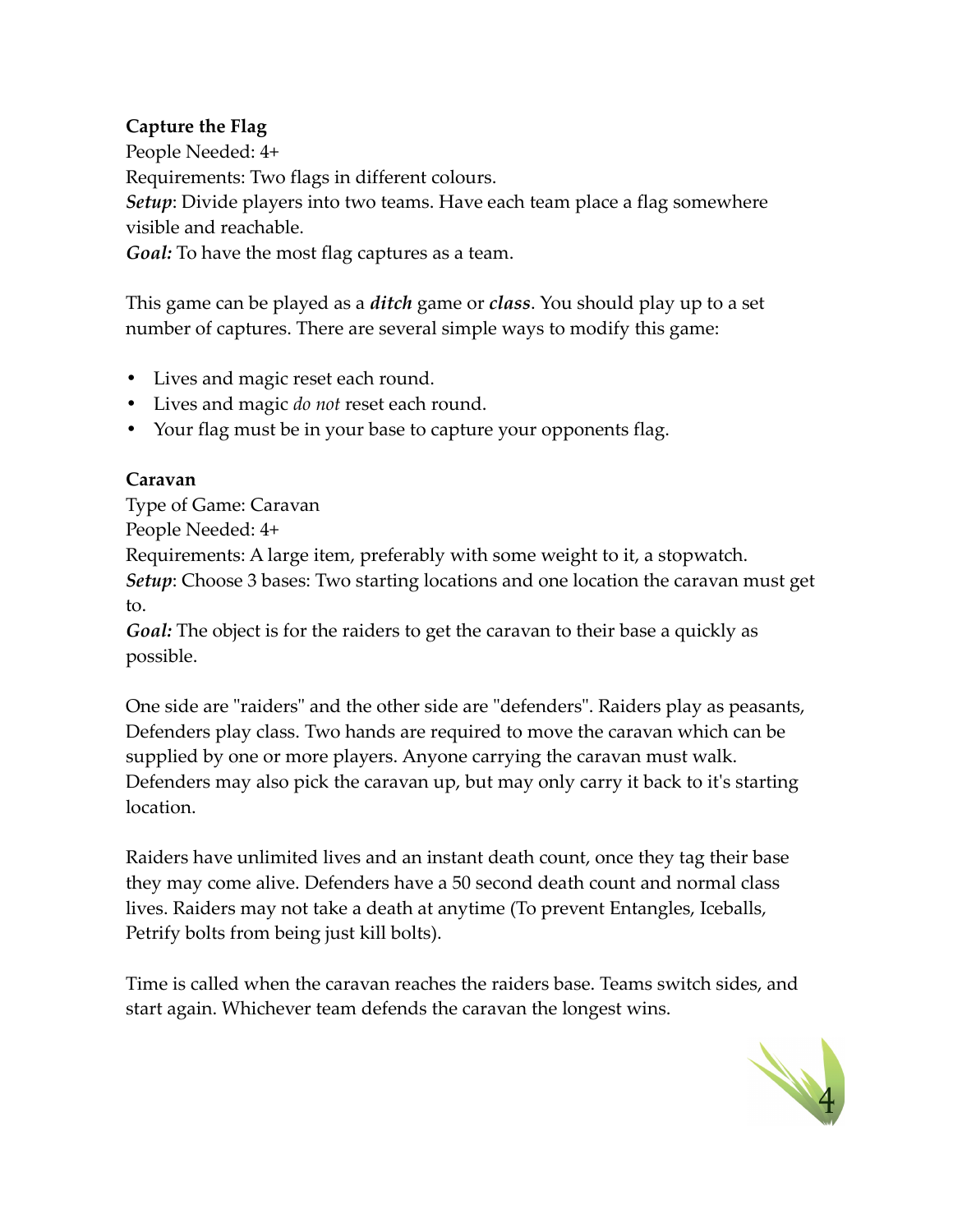#### **Kill Your Killer**

People Needed: 3+ Requirements: None. *Setup*: Decide whether to play with weapon of choice or a specific type of weapon. Have all players stand with their weapons touching in a circle. *Goal:* To be the last man standing.

Once lay on is called, all players ditch. If you are killed, you stay dead until the player who killed you is killed. If there is a mutual death, all players waiting to come alive may do so.

#### **Regicide**

People Needed: 6+ Requirements: None. *Setup*: Divide players into two teams. Designate one person on each team the "King". *Goal:* The goal of each team is to shatter the other team's king.

This game should be played as a *class* game.

#### **Ring the Bell**

People Needed: 4+ Requirements: Two shields or other large, relatively flat targets. *Setup*: Divide players into two teams. Place a shield on either side of a field. *Goal:* To cross the field and hit the other team's bell; to have the most points as a team.

Imagine a line running through the bell, width-wise across the field. That is the "bell line". Start each team behind the bell line. Each team is attempting to get a hit on the other team's "bell". If a player goes behind the bell line, they are considered dead.

After the bell is rung, the teams reset and go again. Play up to a set number of points.

Only solid hits should count as points on the bell. No slides, no stabs.

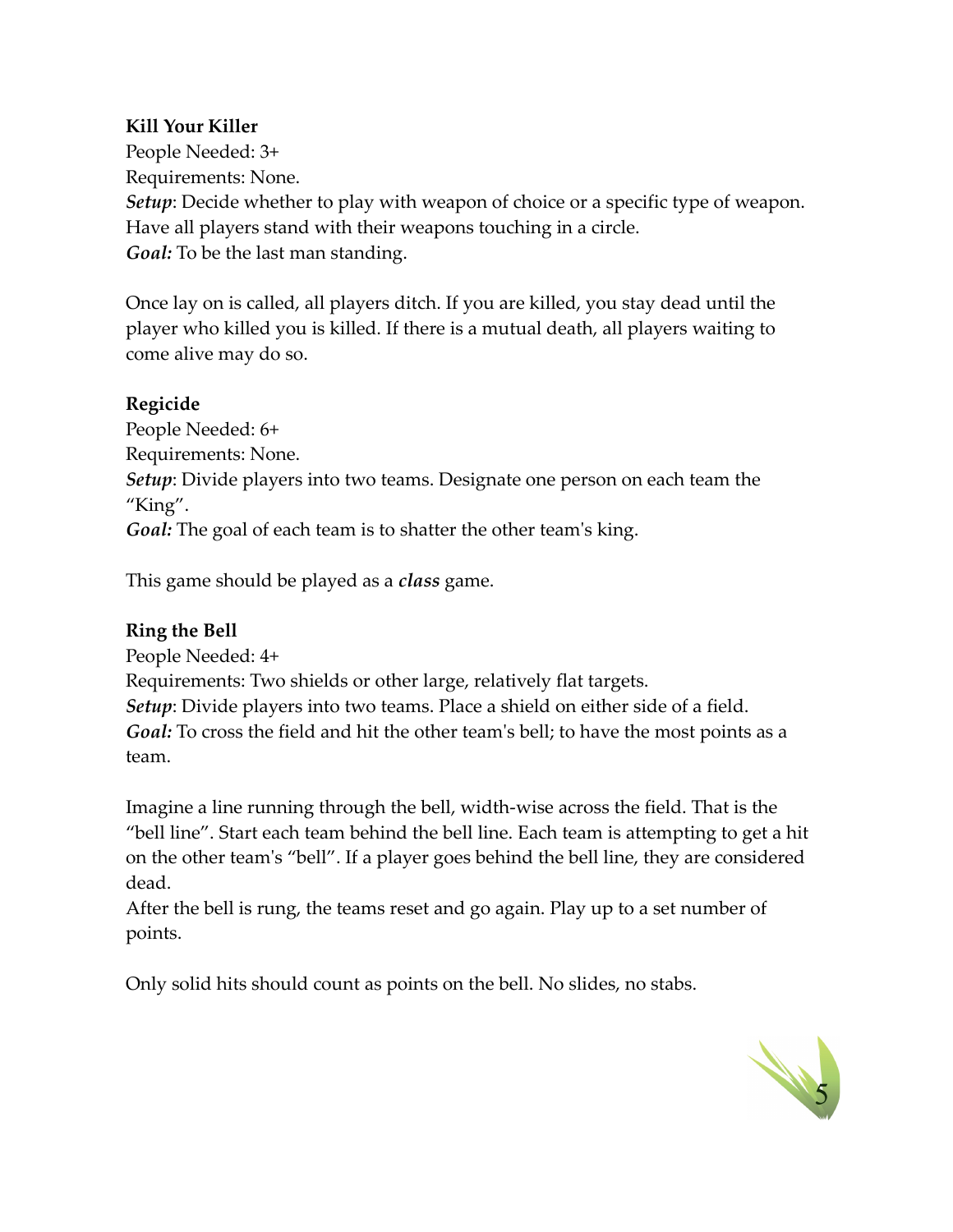

**Class Hunt** Type of Game: Team People Needed: 4+ Requirements: None, or perhaps a "stolen" artifact.

*Setup*: Divide the populace into two teams, one team comprised wholly of members of one specific fighting class (Assassins, Barbarians, Scouts, etc.), the other made up of the remaining populace. If the ratio is greater than 3 to 1, consider asking other players to play one of the Hunted at 1st level (or higher, if someone has credits in that class)

*Goal:* The Populace must catch and/or shatter the Hunted. The Hunted must elude the Populace for a specified amount of time.

For whatever reason, the local Lord has declared the members of a certain class are evil and must be destroyed. The Hunted Class flees into the woods, pursued by the Populace. Theme is important to this battlegame, for without a story, this turns into little more than a "destroy the bad guys" blood bath. Try and even things up for the Hunted by using one or more of the Options, below:

1. Band two similar classes together. For example: a band of Barbarians and Scouts are robbing the local merchants and must be stopped, or a renegade sect of evil Assassins and Monks terrorize the farmers of the Shire and must be tracked down. 2. Put some Monsters, or a high-level spellcaster, on the side of the Hunted.

3. Give the Hunted two or three times the normal number of lives, and have them come alive in a 50 count.

4. Make the Hunted Class able to use Bows and forbid the use of Bows by the Hunters. This will go a long way in evening things up, especially if the Hunted don't have magic.

5. Give the Hunted another goal, such as assassinating a specific member of the populace or carrying an object from one point to another. If the Hunted does this before they are all killed or captured, then they win. Or perhaps they receive some beneficial aid or magical relic.

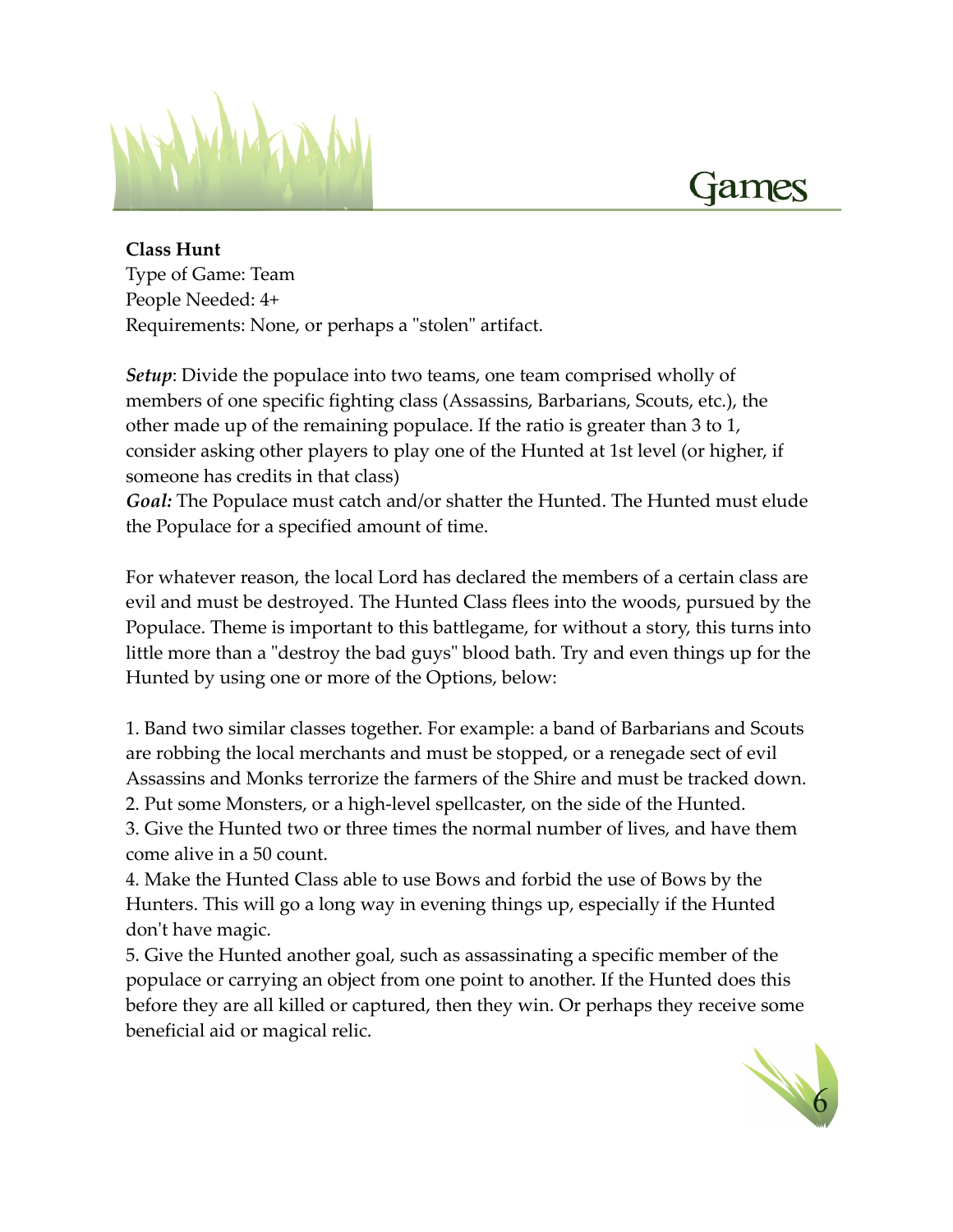#### **Death Ball**

Type of Game: People Needed: 4+ Requirements: A large inflatable ball covered in cloth. *Setup*: Players stand in a circle. Take the bouncy ball and put it at the center.

Each player has four lives – a kill shot does not make you lose a life, however – only being hit by the ball does. The ball can be picked up and used as a projectile; it can also be blocked by weapons. A kill shot sends you back to Nirvana for a 20 count. A death ball hit takes a life and sends you back to Nirvana for a 50 count.

#### **Double Domination**

Type of Game: Capture the Flag People Needed: 6+ (4+ players, 2 reeves) Requirements: Four flags: two in one colour, two in the other *or* two posts, each half painted a different colour, two reeves. *Setup*: Give each reeve two of the flags/one post. Set capture points for them to stand in. Divide the field into two teams. *Goal:* To be the team that earns the most points.

This game can be played as a *ditch* game or *class*.

Each team needs to hold down both points at once. In order to hold down a point, they need to touch the reeve for a full ten seconds. The reeve will then hold up the flag to represent which team has just captured; when both capture points are held by the same team, the reeves will also start counting down from 30 If a team manages to hold down both bases for that thirty seconds uninterrupted scores a point.

#### **Escalation**

Type of Game: Kill Your Killer People Needed: 3+ Requirements: None Accredited to: Bowen (Goldenvale)

*Setup*: One person is designated "it".

*Goal:* The designated player's goal is to clear the field until he has fought and won against everyone else on it.

In the first round, the chosen player fights one other person. If he wins, he fights

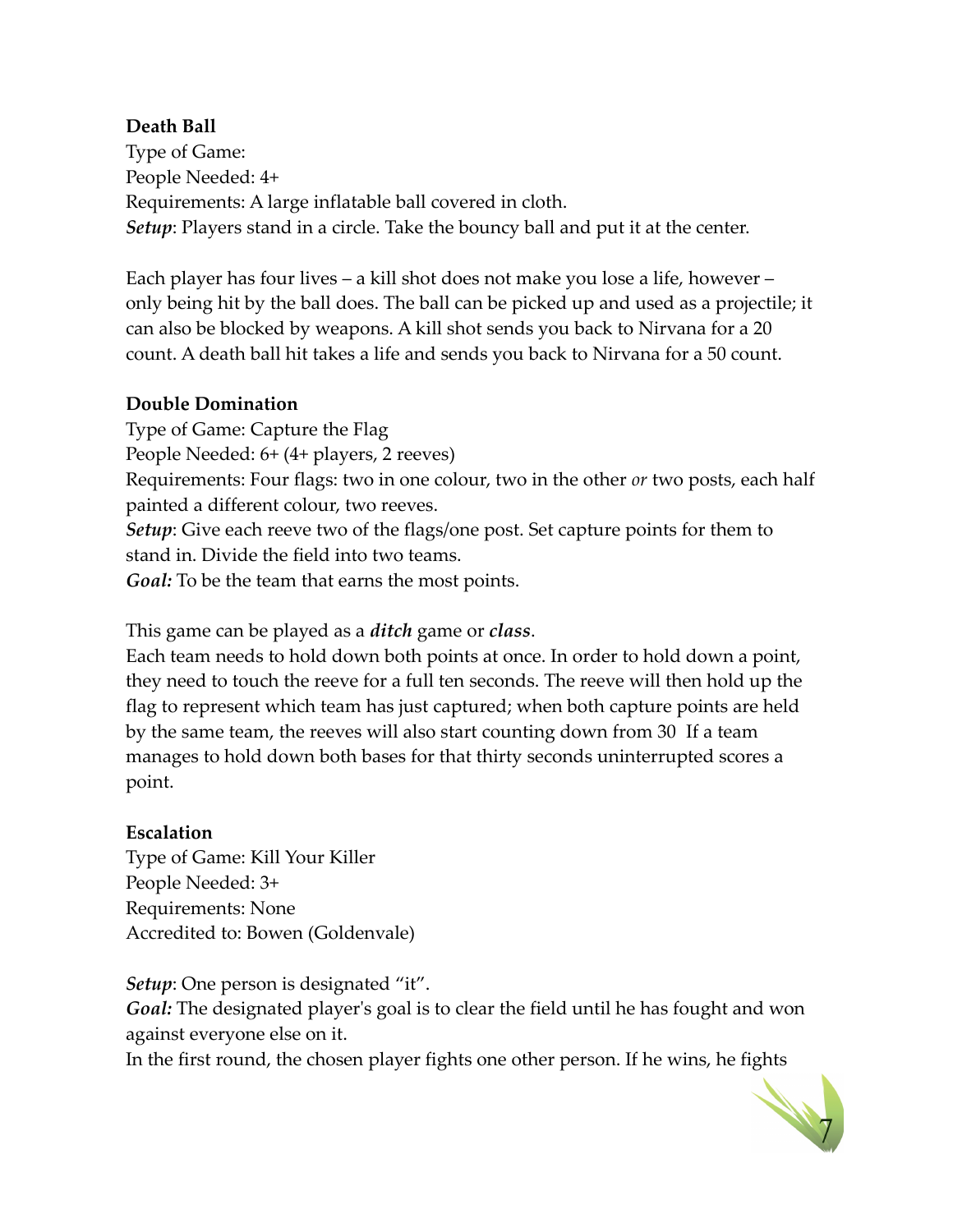two people. If he wins again, he fights three, etc. If he loses, another player becomes it.

#### **Fox and Rabbit**

Type of Game: Capture the Flag People Needed: 5+ Players Requirements: Snow *or* a way to mark different types of path, three items to represent carrots. Accredited to: Eohnni Vonwolf and Ray Vonwolf (Ravenwing)

*Setup*: Using either trails cut out of the snowfall or your alternate marking system, mark out three circles big enough to hold three people. From those circles, make a pattern of paths leading around the field between them. Some can go to nowhere. From those paths, add a few paths marked in a different way or in a different colour. One base is the "rabbit den". One base is the "fox den" One base is the "farmhouse". Place your three "carrots" in the farm house.

*Goal:* The goal of rabbits is to get all the carrots back to their den. The goal of foxes is to prevent this until time runs out.

With five players, three players are "rabbits" and two players are "foxes". A rabbit may carry only one carrot at a time, but this item may be carried in the same hand as a weapon.

All counts in this game are ten seconds. A kill shot on a rabbit forces the rabbit to go back to its den and count. A kill shot on a fox stuns the fox for a count. If a rabbit falls off of the path, it is stunned for a count. For more players, the ratio should be roughly 2:1 in favour of rabbits. Each round should be 5 to10 minutes in length.

#### **Gladiator**

Type of Game:

People Needed: 4-7. If there are 8 or more, consider making multiple rings. Requirements: None

*Setup*: All players select weapons (limited to 2 items [weapons and shield] total) and go to ring. The ring is the playing area that doesn't have to be marked, but should be surrounded by the players. Players decide who will be the first Gladiator and he steps into the centre of the ring.

*Goal:* Each player takes their turn being Gladiator, keeping the same weapon set.

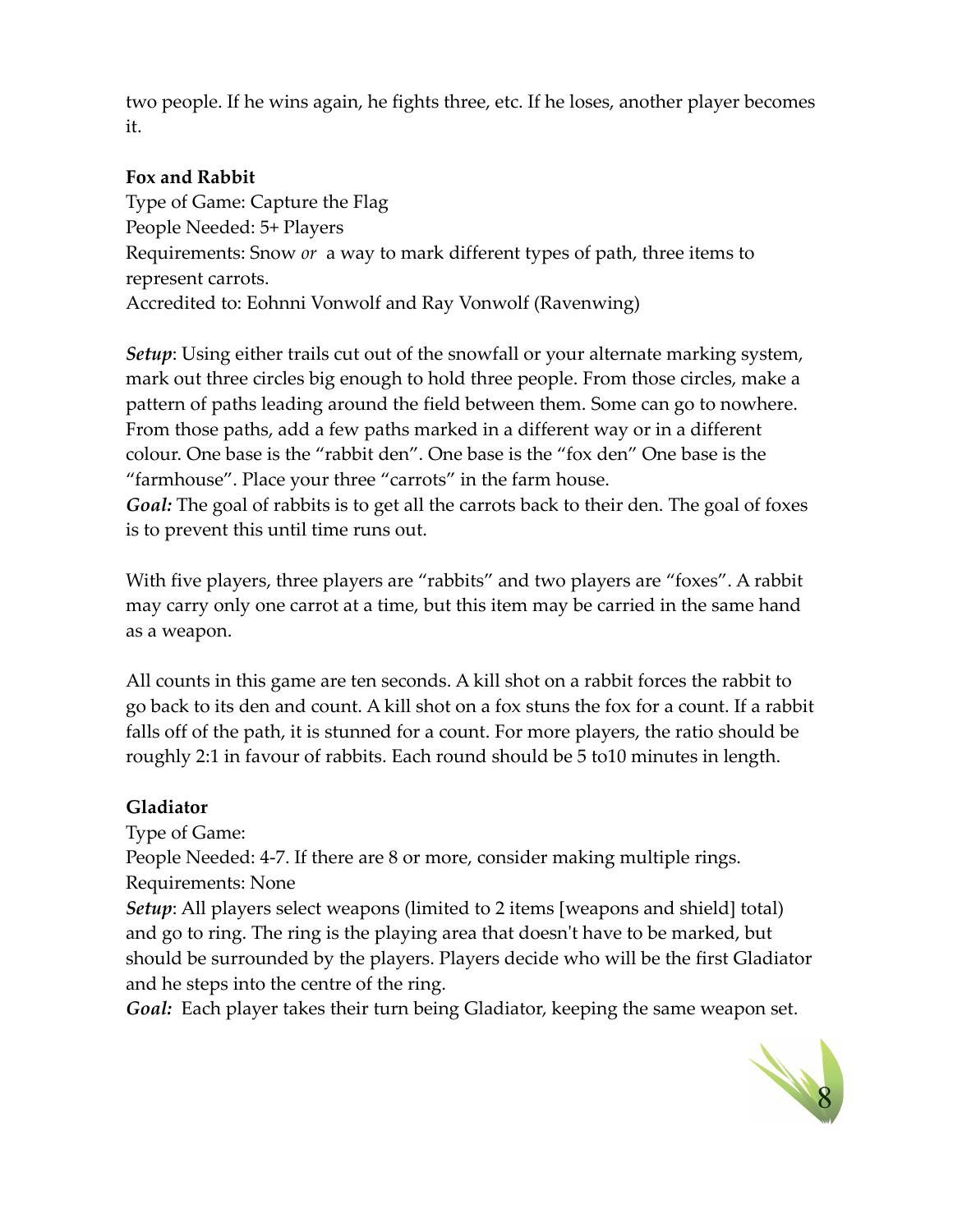Once everyone has been Gladiator, the Gladiator with the most kills is declared the winner, and if another game is played, players may switch out their weapon selection.

The Gladiator gets the benefit of having two protects. Each round, the gladiator must call out a number of opponents equal to the round (1 opponent on the first round, 2 opponents on the third round, 3 opponents on the 3rd round, etc) until the gladiator is defeated or the gladiator has defeated all the combatants surrounding the ring. At the end of a round, if the Gladiator is alive, he either heals a wound or gains a Protect.

When calling out opponents, an opponent cannot be called out for a second time, until every opponent has been called once. No opponent can be called out for a third time until every opponent has been called out twice, etc. For example, in a 4-6 player game, no opponent will be called out a second time until the 3rd round; in a 7 player game (gladiator + 6 opponents) no one will be called twice until the 4th round.

#### **Kraken**

Type of Game: Last Man Standing

People Needed: 5+ Players

Requirements: Two 50ft lengths of rope *or* two marking devices of a similar length. *Setup*: Take your rope lengths and place them about 10-20ft apart, as you would a bridge in a bridge battle. The space between the ropes is the "ship". Anything beyond is the "sea".

*Goal:* The goal of the Kraken is to kill all pirates. The goal of the pirates is to be the last one standing.

One player is in the center of the ship. This is the Kraken. Split the rest of your players between both ends of the ship. They are now "pirates". When the game begins, each pirate team needs to make it to the other side of the ship. Players on opposite teams are encouraged to fight each other.

When a player dies, they stay in place where they are and become a "tentacle". A kill-shot on a Kraken stuns the Kraken for 10 seconds. A kill-shot on a tentacle stuns the tentacle for 10 seconds. If a player falls over the rope lengths, they're a man overboard! Drowned pirates should come back onto the ship and become a tentacle near where they fell overboard.

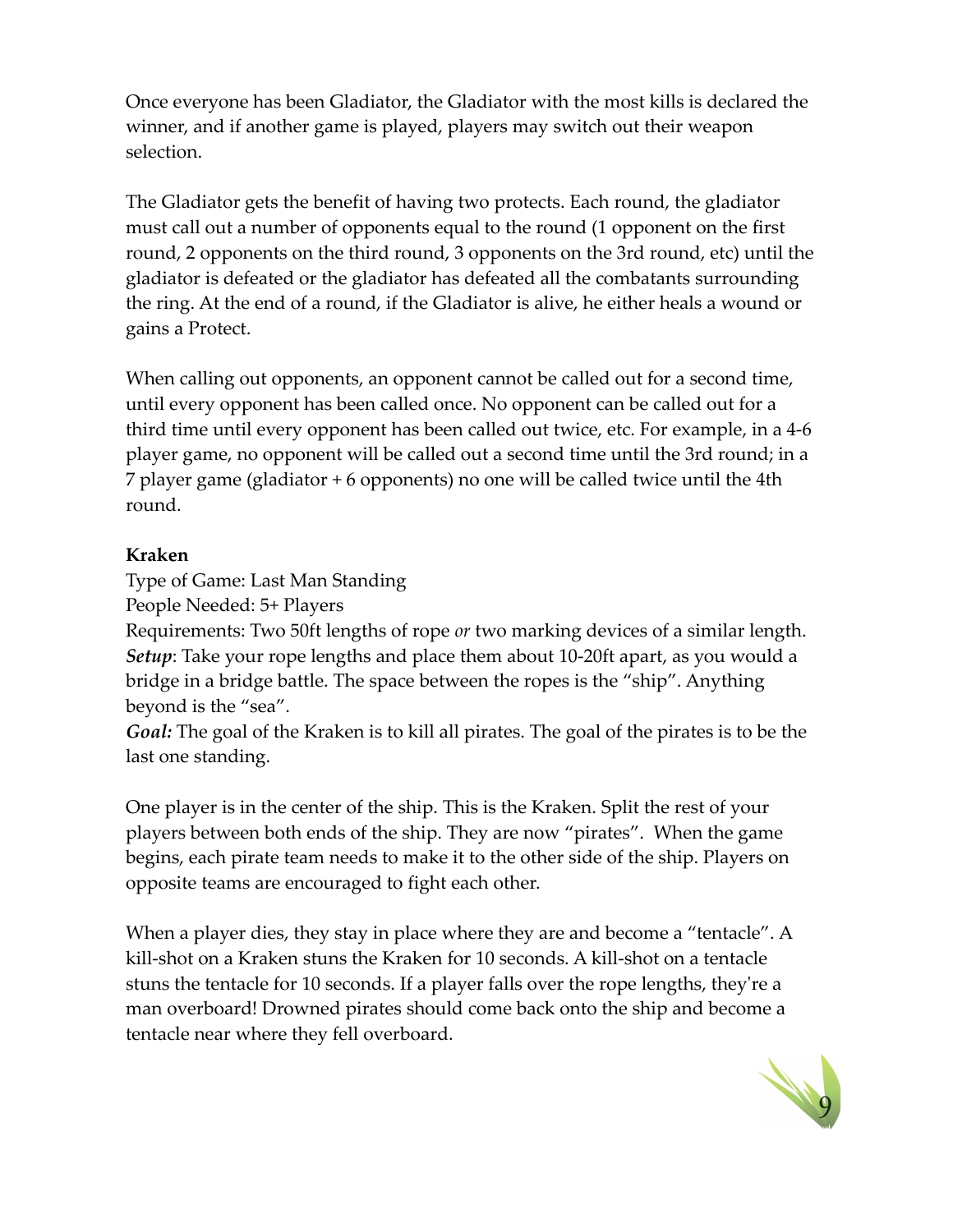#### **Last Stand**

Type of Game: Kill Your Killer People Needed: 6+, ideally 10+. Requirements: Marking tape or rope to mark out a 30x30' square. Accredited to: Felfrost *Setup:* Set up your 30x30' square with a bunch of survivors. Outside of the square, there should be one or two zombies. The only modification to zombies is that they all possess the Slow trait.

*Goal:* The game end when all survivors are killed.

When the zombies kill a survivor, the survivor joins the ranks of the undead, spawning 20' away from the square. The survivors may not leave the square. If they do, they are instantly kill and sent back as a zombie.

#### **Magic Ball Duel**

Type of Game: Kill Your Killer People Needed: 2 Players Requirements: One of each type of standard spell ball. Accredited to: Wunjo (Twilight Peak) *Setup:* Take each of the magic balls and place them in a circle. Lightning Bolt should be across from Fireball, Acid Bolt across from Magic Bolt, Entangle should be across from Iceball, and Sphere of Annihilation should be across from Petrify. *Goal:* To charge and use a spell ball to outright kill the other player.

Each player stands back to back inside the circle and counts down. When the game starts, each player runs to the ball of their choice, says the incantation, and attempts to kill the other player. Only Magic Bolt, Entangle and Iceball are not considered immediate kills.

#### **Nest Raiders**

Type of Game: Caravan People Needed: 4+ Requirements: 15 to 25 balls, spellballs, or small round objects; two large containers. Accredited to: Shalingh (Twilight Peak)

*Setup*: Set up a container in each base. Set the balls into the center of the field. *Goal:* The goal of the militia is to either kill the class team or end the game with the

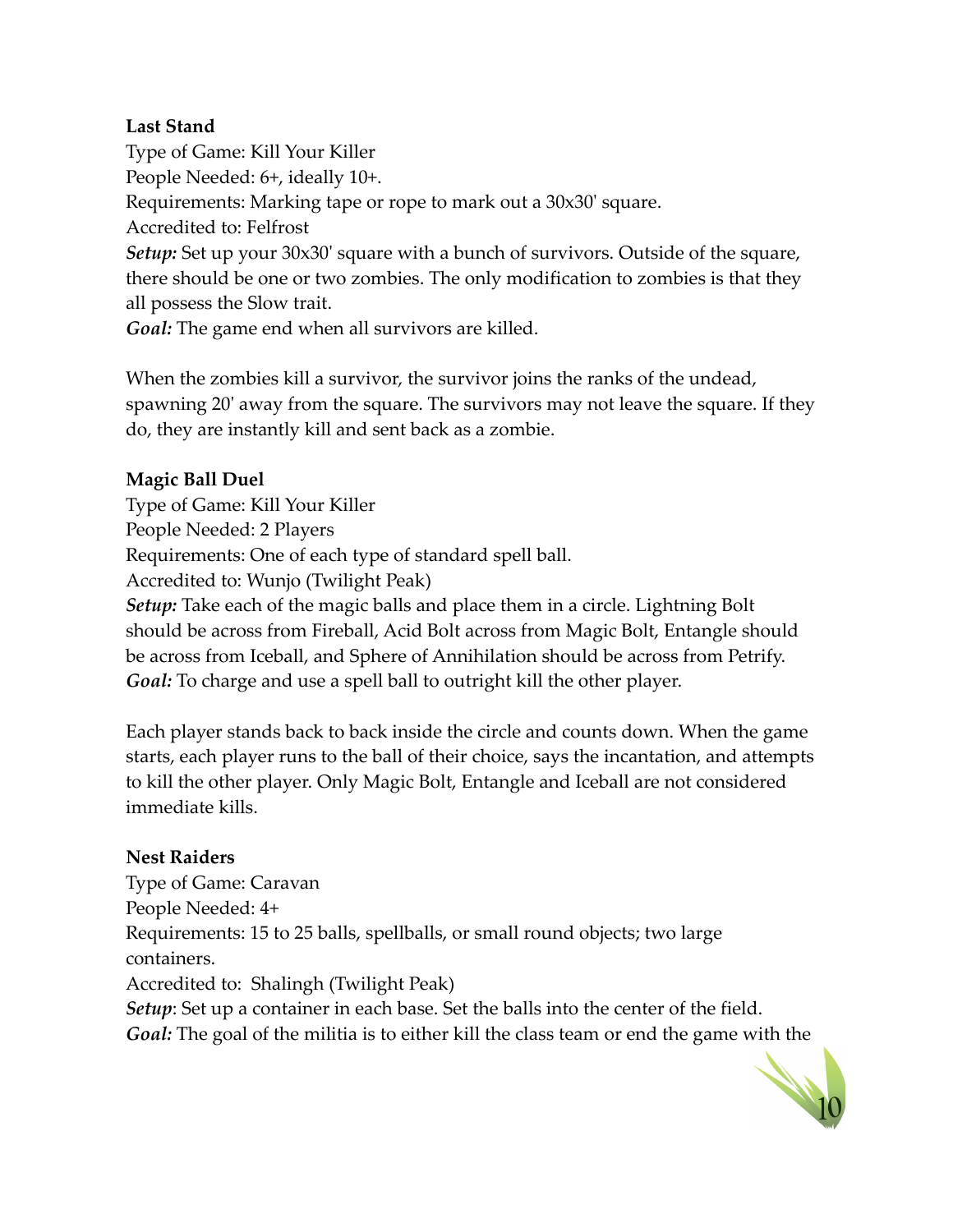most eggs. The goal of the class team is to end with the most eggs.

Divide the field into two teams. One team is class, the other team is militia. The militia team has unlimited lives. Each team needs to run to the center and take the eggs back to their base. An egg must be carried in an empty hand. A player who drops all weapons may carry an egg in each hand. The game ends once the class team is shattered or all eggs are in team containers. Ideally, this game should be played in multiple rounds, switching which team is class and which is militia.

#### **Power**

Type of Game: Kill Your Killer People Needed: 3+ Requirements: None *Setup:* Designate one player to start with "the power." *Goal:* It is the objective of the everyone else playing to kill the designated player. It is the objective of the designated player to kill everyone else playing.

If and when the player with the power is slain, the power is transferred to that player's killer immediately. Players who do not have the power who are slain by the player with the power re-spawn on the spot when the power changes hands.

#### *Modifications:*

*Juggernaut* (Accredited to: Emmanis) *–* The chosen player gets 1-2 points of armour and a single stick.

#### **Protect the Cone**

Type of Game: Capture the Flag

People Needed: 3+

Requirements: A flag and an item to hold the flag. We use a piece of funnoodle cut to fit the end of an orange cone, but a shield and spell bolt will work.

Accredited to: Kamal (Golden Plains)

*Setup:* Once the teams have chosen their bases, place the cone in the center of the field. Place the flag off to the side of the cone about 5 to 6 feet away.

*Goal:* The goal of the game is to capture the flag and hold it for a certain amount of time.

It does not matter how many people play on each team but there can only be three teams.